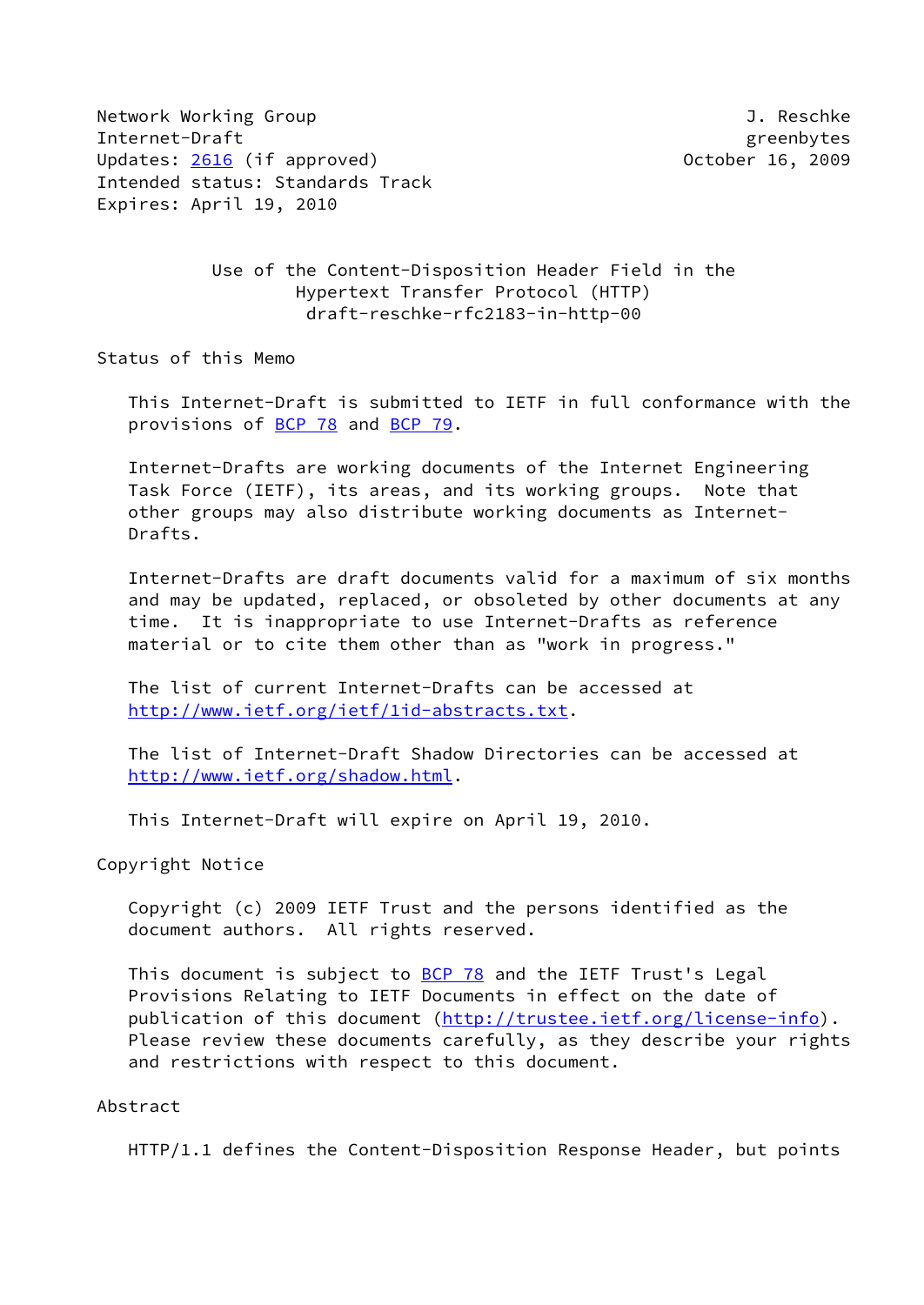Reschke Expires April 19, 2010 [Page 1]

Internet-Draft Content-Disposition in HTTP October 2009

 out that it is not part of the HTTP/1.1 Standard. This specification takes over the definition and registration of Content-Disposition, as used in HTTP, and clarifies internationalization considerations.

Editorial Note (To be removed by RFC Editor before publication)

 This specification is expected to replace the definition of Content- Disposition in the HTTP/1.1 specification, as currently revised by the IETF HTTPbis working group. See also [<http://www3.tools.ietf.org/wg/httpbis/trac/ticket/123](http://www3.tools.ietf.org/wg/httpbis/trac/ticket/123)>.

 Distribution of this document is unlimited. Although this is not a work item of the HTTPbis Working Group, comments should be sent to the Hypertext Transfer Protocol (HTTP) mailing list at ietf-http-wg@w3.org  $[1]$  $[1]$ , which may be joined by sending a message with subject "subscribe" to ietf-http-wg-request@w3.org [\[2](#page-7-1)].

 Discussions of the HTTPbis Working Group are archived at [<http://lists.w3.org/Archives/Public/ietf-http-wg/](http://lists.w3.org/Archives/Public/ietf-http-wg/)>.

 XML versions, latest edits and the issues list for this document are available from [<http://greenbytes.de/tech/webdav/#draft-reschke-rfc2183-in-http](http://greenbytes.de/tech/webdav/#draft-reschke-rfc2183-in-http)>. A collection of test cases is available at [<http://greenbytes.de/tech/tc2231/](http://greenbytes.de/tech/tc2231/)>.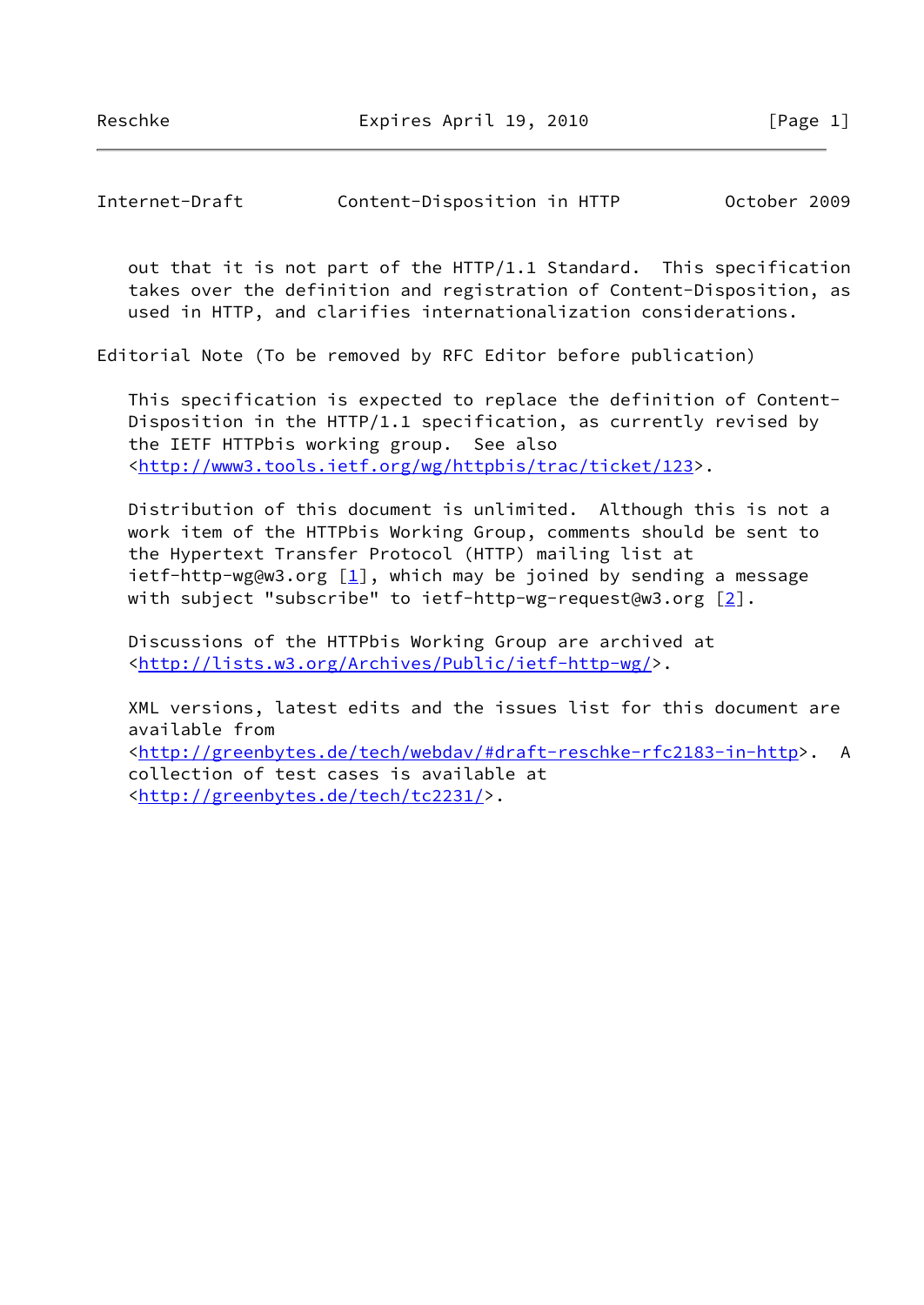Reschke Expires April 19, 2010 [Page 2]

# Internet-Draft Content-Disposition in HTTP October 2009

## Table of Contents

| Introduction $\ldots \ldots \ldots \ldots \ldots \ldots \ldots \ldots$                       |  |
|----------------------------------------------------------------------------------------------|--|
| 2.                                                                                           |  |
| 3.                                                                                           |  |
| 3.1.                                                                                         |  |
| <u>3.2</u> . Disposition Type $\ldots \ldots \ldots \ldots \ldots \ldots \ldots \frac{5}{2}$ |  |
| $3.3.$ Disposition Parameter: 'Filename' 5                                                   |  |
| $\underline{3.4}$ . Disposition Parameter: Extensions 5                                      |  |
| $\overline{4}$ .                                                                             |  |
| 5.                                                                                           |  |
| 6.                                                                                           |  |
| $6.1$ . Registry for Disposition Values and Parameter 6                                      |  |
| 6.2.                                                                                         |  |
| $\mathbf{I}$ .                                                                               |  |
| 8.                                                                                           |  |
| Normative References 6<br>8.1.                                                               |  |
| 8.2. Informative References 7                                                                |  |
| Appendix A. Changes from the RFC 2616 Definition $7$                                         |  |
| Appendix B. Differences compared to RFC 2183 7                                               |  |
| Appendix C. Alternative Approaches to Filename Escaping $\ldots$ 8                           |  |
|                                                                                              |  |
| Author's Address                                                                             |  |
|                                                                                              |  |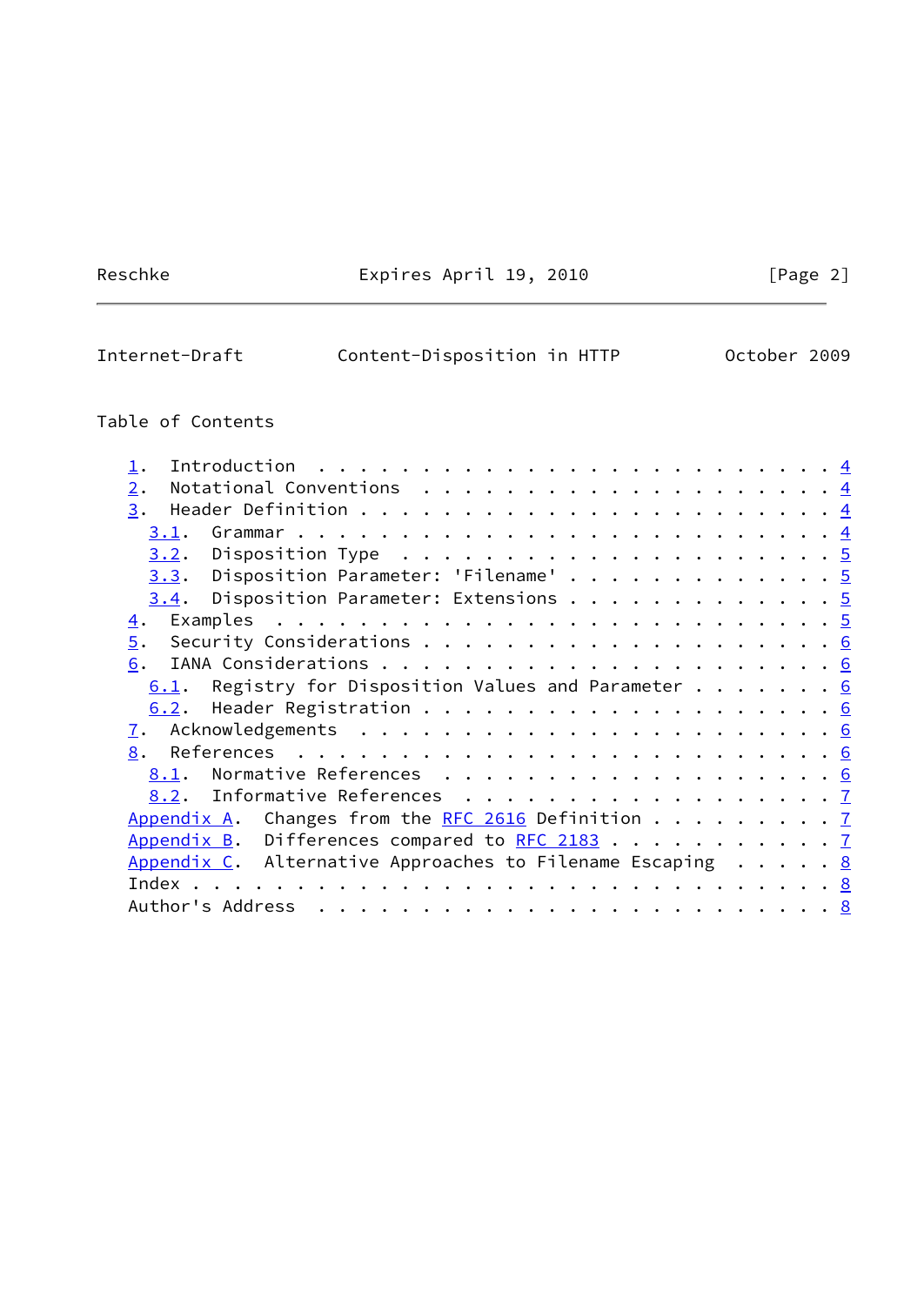Reschke Expires April 19, 2010 [Page 3]

<span id="page-3-1"></span>Internet-Draft Content-Disposition in HTTP October 2009

### <span id="page-3-0"></span>[1](#page-3-0). Introduction

HTTP/1.1 defines the Content-Disposition response header in [Section](https://datatracker.ietf.org/doc/pdf/rfc2616#section-19.5.1) [19.5.1 of \[RFC2616\]](https://datatracker.ietf.org/doc/pdf/rfc2616#section-19.5.1), but points out that is not part of the HTTP/1.1 Standard (Section 15.5):

 Content-Disposition is not part of the HTTP standard, but since it is widely implemented, we are documenting its use and risks for implementors.

 This specification takes over the definition and registration of Content-Disposition, as used in HTTP. Based on interoperability testing with existing User Agents, it defines a profile of the features defined in the MIME variant ( $[REC2183]$ ) of the header, and also clarifies internationalization considerations.

<span id="page-3-2"></span>[2](#page-3-2). Notational Conventions

 The key words "MUST", "MUST NOT", "REQUIRED", "SHALL", "SHALL NOT", "SHOULD", "SHOULD NOT", "RECOMMENDED", "MAY", and "OPTIONAL" in this document are to be interpreted as described in [\[RFC2119](https://datatracker.ietf.org/doc/pdf/rfc2119)].

 This specification uses the augmented BNF notation defined in [Section](https://datatracker.ietf.org/doc/pdf/rfc2616#section-2.1) [2.1 of \[RFC2616\]](https://datatracker.ietf.org/doc/pdf/rfc2616#section-2.1), including its rules for linear whitespace (LWS).

#### <span id="page-3-3"></span>[3](#page-3-3). Header Definition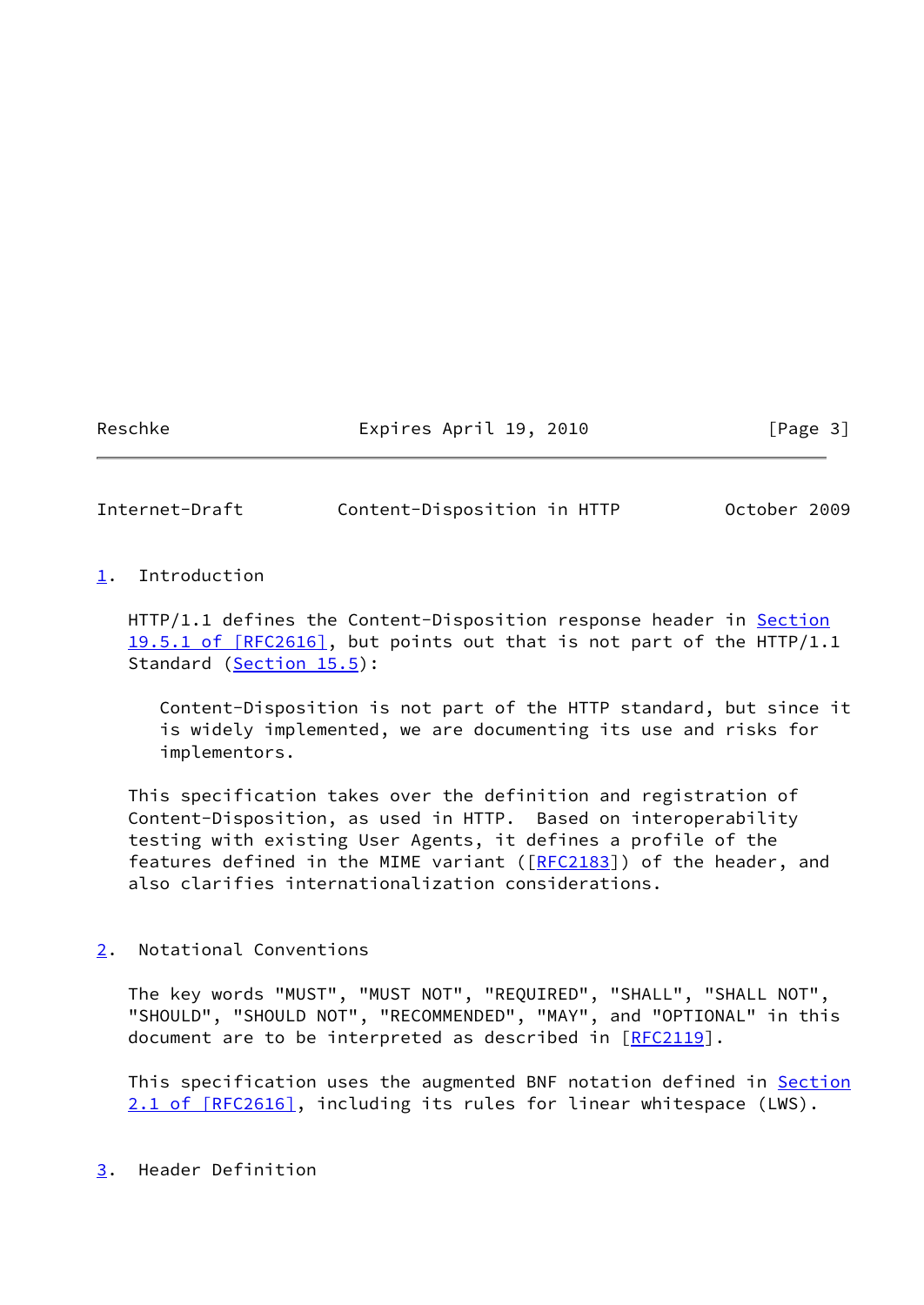#### <span id="page-4-0"></span>[3.1](#page-4-0). Grammar

```
 content-disposition = "Content-Disposition" ":"
                      disposition-type *( ";" disposition-parm )
disposition-type = "inline" | "attachment" | disp-ext-type
                    ; case-insensitive
disp-ext-type = token
 disposition-parm = filename-parm | disp-ext-parm
 filename-parm = "filename" "=" value
                    | "filename*" "=" ext-value
disp-ext-parm = token "=" value
                   | ext-token "=" ext-value
ext-token = <the characters in token, followed by "*">
```

| Reschke | Expires April 19, 2010 |  | [Page 4] |
|---------|------------------------|--|----------|
|---------|------------------------|--|----------|

<span id="page-4-2"></span>Internet-Draft Content-Disposition in HTTP October 2009

Defined in [[RFC2616\]](https://datatracker.ietf.org/doc/pdf/rfc2616):

token  $=$  <token, defined in  $[REC2616]$ , Section 2.2> value  $=$  <value, defined in  $[REC2616]$ , Section 3.6>

Defined in [[draft-reschke-rfc2231-in-http\]](https://datatracker.ietf.org/doc/pdf/draft-reschke-rfc2231-in-http):

ext-value =  $\leq$   $\leq$   $\leq$   $\leq$   $\leq$   $\leq$   $\leq$   $\leq$   $\leq$   $\leq$   $\leq$   $\leq$   $\leq$   $\leq$   $\leq$   $\leq$   $\leq$   $\leq$   $\leq$   $\leq$   $\leq$   $\leq$   $\leq$   $\leq$   $\leq$   $\leq$   $\leq$   $\leq$   $\leq$   $\leq$   $\leq$   $\leq$   $\leq$   $\leq$   $\leq$ 

<span id="page-4-1"></span>[3.2](#page-4-1). Disposition Type

 If the disposition type matches "attachment" (case-insensitively), the implied suggestion is that the user agent should not display the response, but directly enter a "save response as..." dialog.

 On the other hand, if it matches "inline", this implies regular processing. Note that this type may be used when it is desirable to transport filename information for the case of a subsequent, user initiated, save operation.

 Other disposition types SHOULD be handled the same way as "attachment" [\(\[RFC2183\], Section](https://datatracker.ietf.org/doc/pdf/rfc2183#section-2.8) 2.8).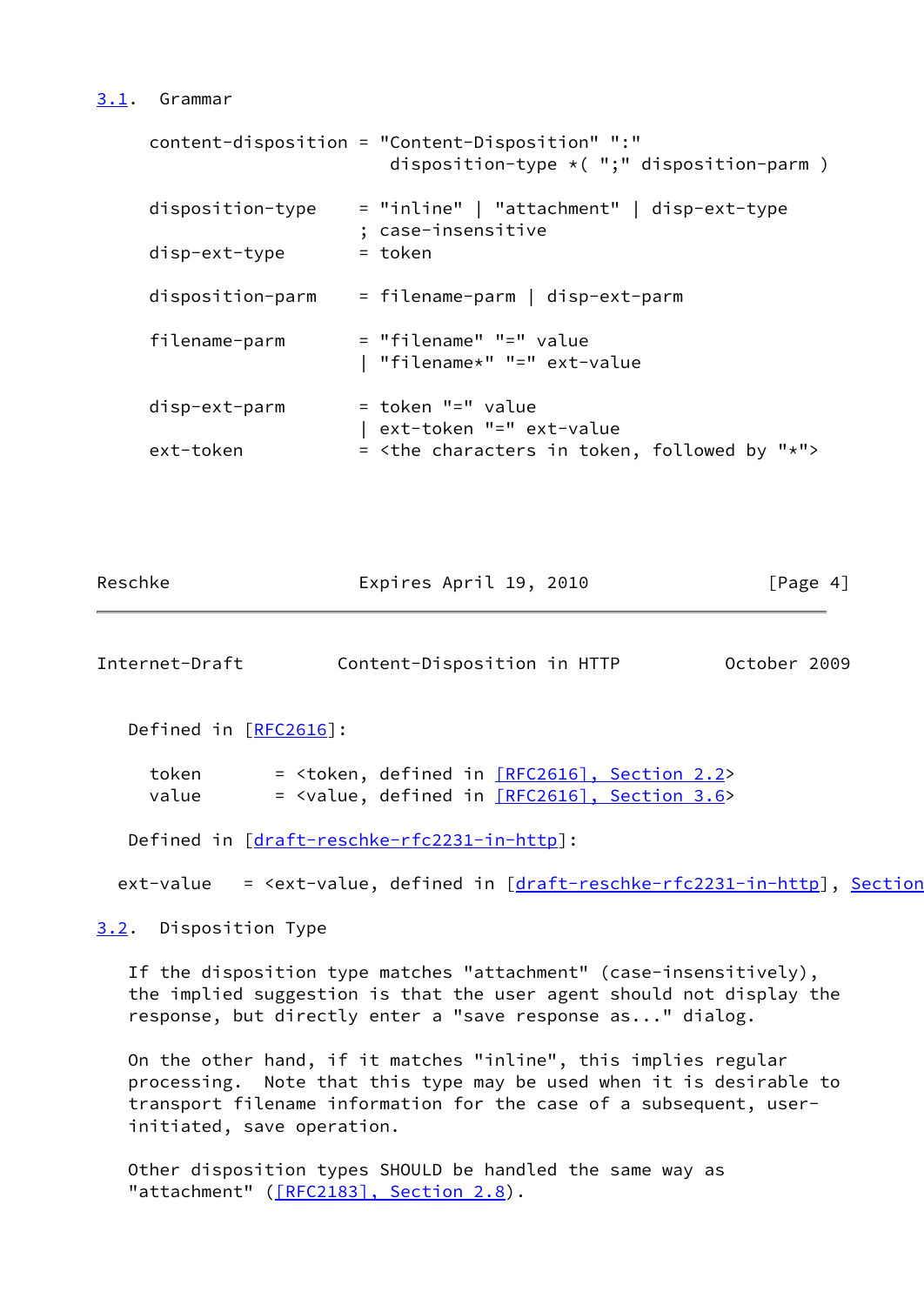<span id="page-5-0"></span>[3.3](#page-5-0). Disposition Parameter: 'Filename'

 [[anchor3: Talk about expected behavior, mention security considerations.]]

<span id="page-5-1"></span>[3.4](#page-5-1). Disposition Parameter: Extensions

Parameters other then "filename" SHOULD be ignored (*[RFC2183]*, Section 2.8).

<span id="page-5-2"></span>[4](#page-5-2). Examples

Direct UA to show "save as" dialog, with a filename of "foo.html":

Content-Disposition: Attachment; filename=foo.html

 Direct UA to behave as if the Content-Disposition header wasn't present, but to remember the filename "foo.html" for a subsequent save operation:

Content-Disposition: INLINE; FILENAME= "foo.html"

| Reschke | Expires April 19, 2010 | [Page 5] |
|---------|------------------------|----------|
|---------|------------------------|----------|

<span id="page-5-4"></span>Internet-Draft Content-Disposition in HTTP October 2009

<span id="page-5-3"></span>[5](#page-5-3). Security Considerations

 [[csec: Both refer to 2183, and also mention: long filenames, dot and dotdot, absolute paths, mismatches between media type and extension]]

<span id="page-5-5"></span>[6](#page-5-5). IANA Considerations

<span id="page-5-6"></span>[6.1](#page-5-6). Registry for Disposition Values and Parameter

Section [9 of \[RFC2183\]](https://datatracker.ietf.org/doc/pdf/rfc2183#section-9) defines the registration procedure for new disposition values and parameters.

<span id="page-5-7"></span>[6.2](#page-5-7). Header Registration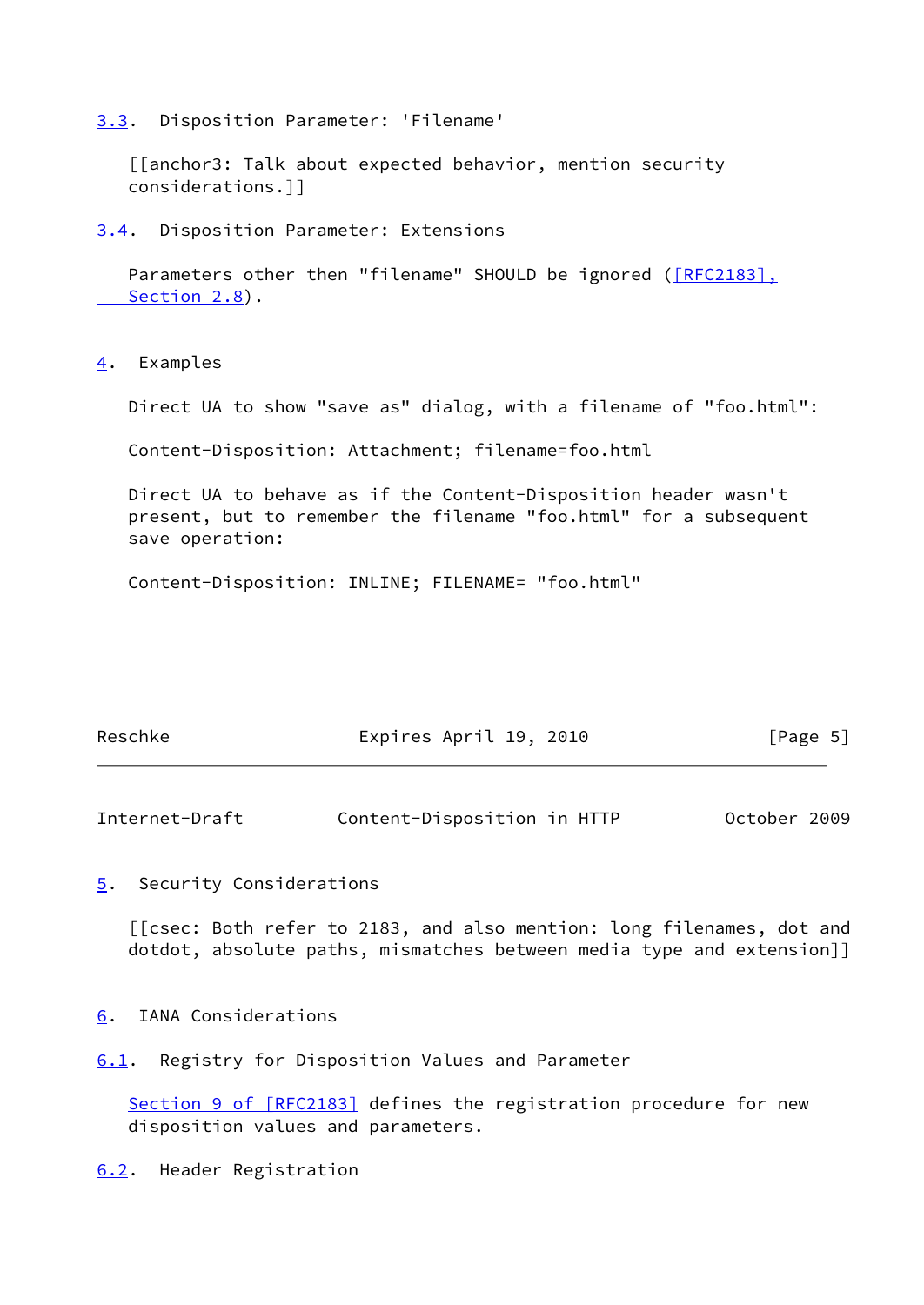This document updates the definition of the Content-Disposition HTTP header in the permanent HTTP header registry (see [[RFC3864](https://datatracker.ietf.org/doc/pdf/rfc3864)]). Header field name: Content-Disposition Applicable protocol: http Status: standard

Author/Change controller: IETF

Specification document: this specification [\(Section 3](#page-3-3))

<span id="page-6-0"></span>[7](#page-6-0). Acknowledgements

[[anchor6: TBD.]]

- <span id="page-6-1"></span>[8](#page-6-1). References
- <span id="page-6-2"></span>[8.1](#page-6-2). Normative References
	- [RFC2119] Bradner, S., "Key words for use in RFCs to Indicate Requirement Levels", [BCP 14](https://datatracker.ietf.org/doc/pdf/bcp14), [RFC 2119](https://datatracker.ietf.org/doc/pdf/rfc2119), March 1997.
	- [RFC2183] Troost, R., Dorner, S., and K. Moore, "Communicating Presentation Information in Internet Messages: The Content-Disposition Header Field", [RFC 2183](https://datatracker.ietf.org/doc/pdf/rfc2183), August 1997.
	- [RFC2616] Fielding, R., Gettys, J., Mogul, J., Frystyk, H., Masinter, L., Leach, P., and T. Berners-Lee, "Hypertext Transfer Protocol --  $HTIP/1.1$ ", [RFC 2616,](https://datatracker.ietf.org/doc/pdf/rfc2616) June 1999.

| Reschke | Expires April 19, 2010 | [Page 6] |
|---------|------------------------|----------|
|         |                        |          |

<span id="page-6-4"></span>Internet-Draft Content-Disposition in HTTP October 2009

[\[draft-reschke-rfc2231-in-http](https://datatracker.ietf.org/doc/pdf/draft-reschke-rfc2231-in-http)]

Reschke, J., "Applicability of [RFC 2231](https://datatracker.ietf.org/doc/pdf/rfc2231) Encoding to Hypertext Transfer Protocol (HTTP) Headers", [draft-reschke-rfc2231-in-http-05](https://datatracker.ietf.org/doc/pdf/draft-reschke-rfc2231-in-http-05) (work in progress), October 2009.

<span id="page-6-3"></span>[8.2](#page-6-3). Informative References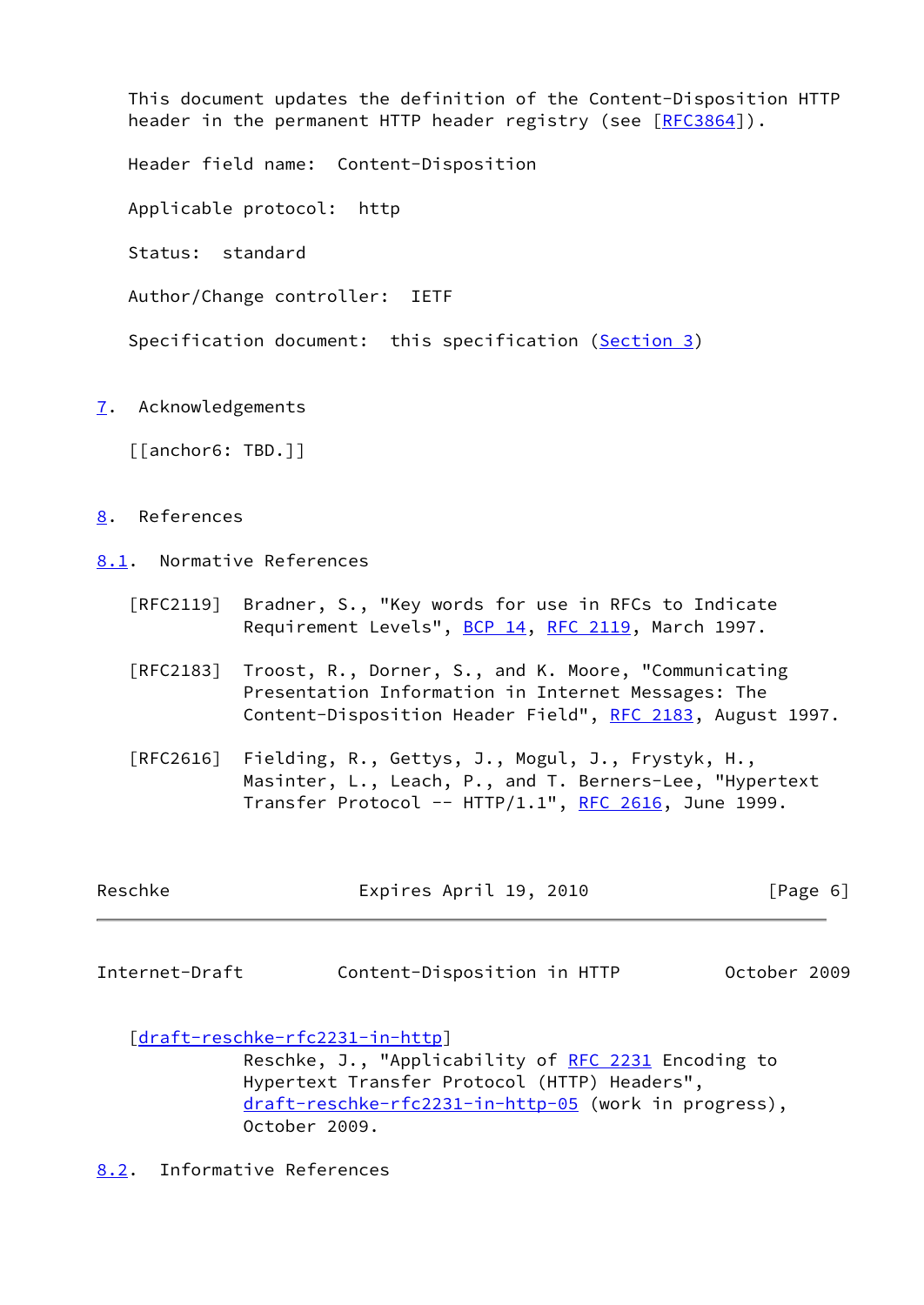[RFC3864] Klyne, G., Nottingham, M., and J. Mogul, "Registration Procedures for Message Header Fields", [BCP 90](https://datatracker.ietf.org/doc/pdf/bcp90), [RFC 3864](https://datatracker.ietf.org/doc/pdf/rfc3864), September 2004.

#### URIs

- <span id="page-7-0"></span>[1] <mailto:ietf-http-wg@w3.org>
- <span id="page-7-1"></span>[2] <mailto:ietf-http-wg-request@w3.org?subject=subscribe>

<span id="page-7-2"></span>[Appendix A.](#page-7-2) Changes from the [RFC 2616](https://datatracker.ietf.org/doc/pdf/rfc2616) Definition

Compared to Section [19.5.1 of \[RFC2616\],](https://datatracker.ietf.org/doc/pdf/rfc2616#section-19.5.1) the following normative changes reflecting actual implementations have been made:

- o According to [RFC 2616](https://datatracker.ietf.org/doc/pdf/rfc2616), the disposition type "attachment" only applies to content of type "application/octet-stream". This restriction has been removed, because user agents in practice do not check the content type, and it also discourages properly declaring the media type.
- o The definition for the disposition type "inline" [\(\[RFC2183\],](https://datatracker.ietf.org/doc/pdf/rfc2183#section-2.1) Section 2.1) has been re-added with a suggestion for its processing.
- o This specification requires support for the extended parameter encoding defined in [\[draft-reschke-rfc2231-in-http](https://datatracker.ietf.org/doc/pdf/draft-reschke-rfc2231-in-http)].

<span id="page-7-3"></span>[Appendix B.](#page-7-3) Differences compared to [RFC 2183](https://datatracker.ietf.org/doc/pdf/rfc2183)

Section [2 of \[RFC2183\]](https://datatracker.ietf.org/doc/pdf/rfc2183#section-2) defines several additional disposition parameters: "creation-date", "modification-date", "quoted-date-time", and "size". These do not appear to be implemented by any user agent, thus have been ommitted from this specification.

| Reschke | Expires April 19, 2010 | [Page 7] |  |
|---------|------------------------|----------|--|
|         |                        |          |  |

<span id="page-7-5"></span>Internet-Draft Content-Disposition in HTTP October 2009

<span id="page-7-4"></span>[Appendix C.](#page-7-4) Alternative Approaches to Filename Escaping